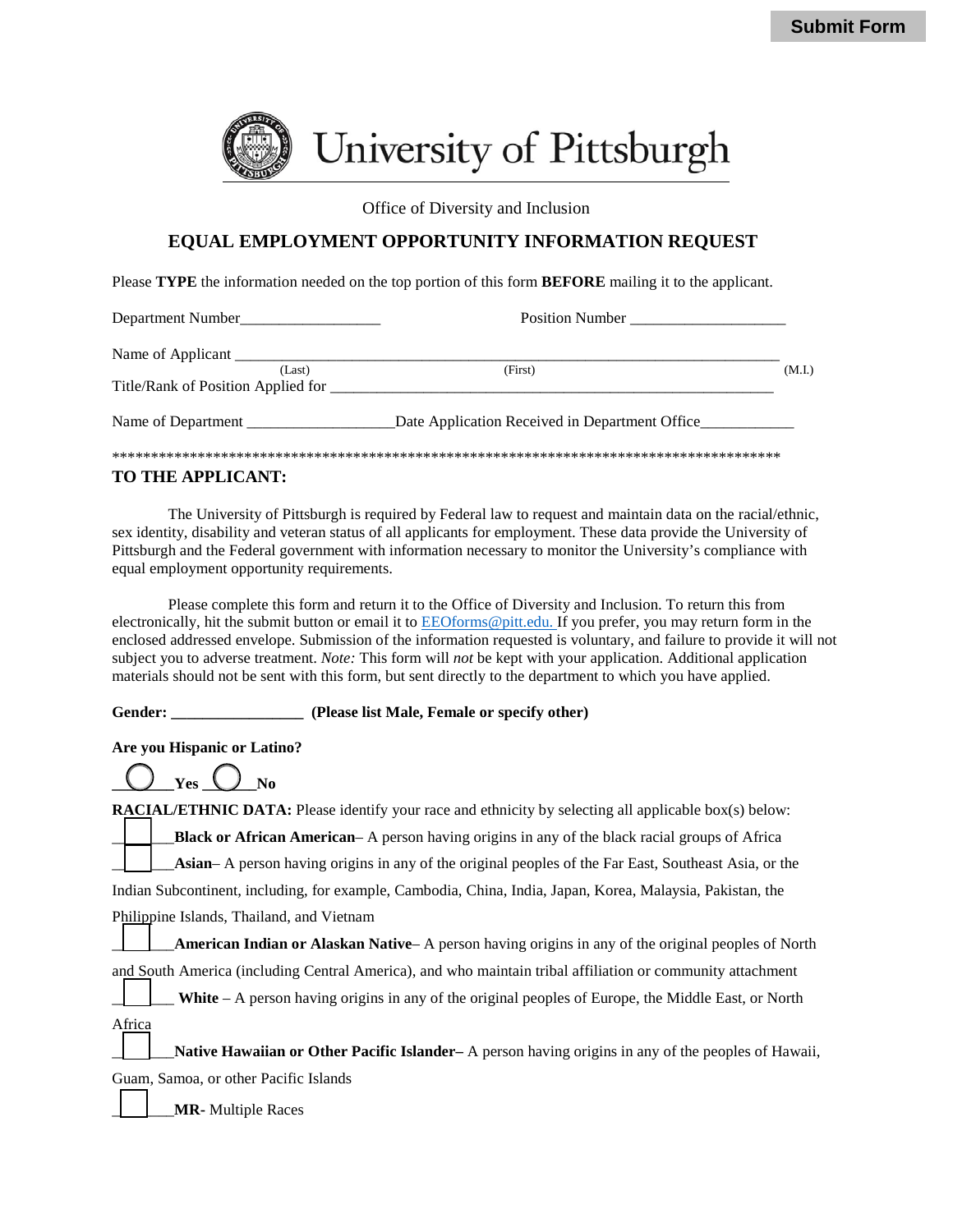# **Voluntary Self Identification of Protected Veteran Status**

This employer is a Government contractor subject to the Vietnam Era Veteran's' Readjustment Assistance Act of 1974, as amended by the Jobs for Veterans Act of 2002, 38 U.S.C. 4212 (VEVRAA), which requires Government contractors to take affirmative action to emplo7y and advance in employment: (1) disabled veterans; (2) recently separated veterans; (3) active duty wartime or campaign badge veterans; and (4) Armed Forces service medal veterans.

These classifications are defined as follows:

- A **"disabled veteran"** is one of the following:
	- o A veteran of the U.S. military, ground, naval or air service who is entitled to compensation (or who but for the receipt of military retired pay would be entitled to compensation) under laws administered by the Secretary of Veterans Affairs; or
	- o A person who was discharged or released from active duty because of a serviceconnected disability.
- A **"recently separated veteran"** means any veteran during the three-year period beginning on the date of such veteran's discharge or release from active duty in the U.S. military, ground, naval, or air service.
- An "**active duty wartime or campaign badge veteran"** means a veteran who served on active duty in the U.S. military, ground, naval or air services during a war, or in a campaign or expedition for which a campaign badge has been authorized under the laws administered by the Department of Defense.
- An **"Armed Forces service medal veteran"** means a veteran who, while serving on active duty in the U.S. military, ground, naval or air service, participated in a United States military operation for which an Armed Forces service medal was awarded pursuant to Executive Order 12985.

Protected veterans may have additional rights under USERRA- the Uniformed Services Employment and Reemployment Rights Act. In particular, if you were absent from employment in order to perform service in the uniformed service, you may be entitled to be reemployed by your employer in the position you would have obtained with reasonable certainty if not for the absence due to service. For more information, call the U.S. Department of Labor's Veterans Employment and Training Service (VETS), toll-free, at 1- 866-4-USA-DOL.

If you believe you belong to any of the categories of protected veterans listed above, please indicate by checking the appropriate box below. As a Government contractor subject to VEVRAA, we request this information in order to measure the effectiveness of the outreach and positive recruitment efforts we undertake pursuant to VEVRAA.

I identify as one or more of the classifications of protected veterans listed above.

 $\bigcup$  I am NOT a protected veteran.

I do not wish to answer.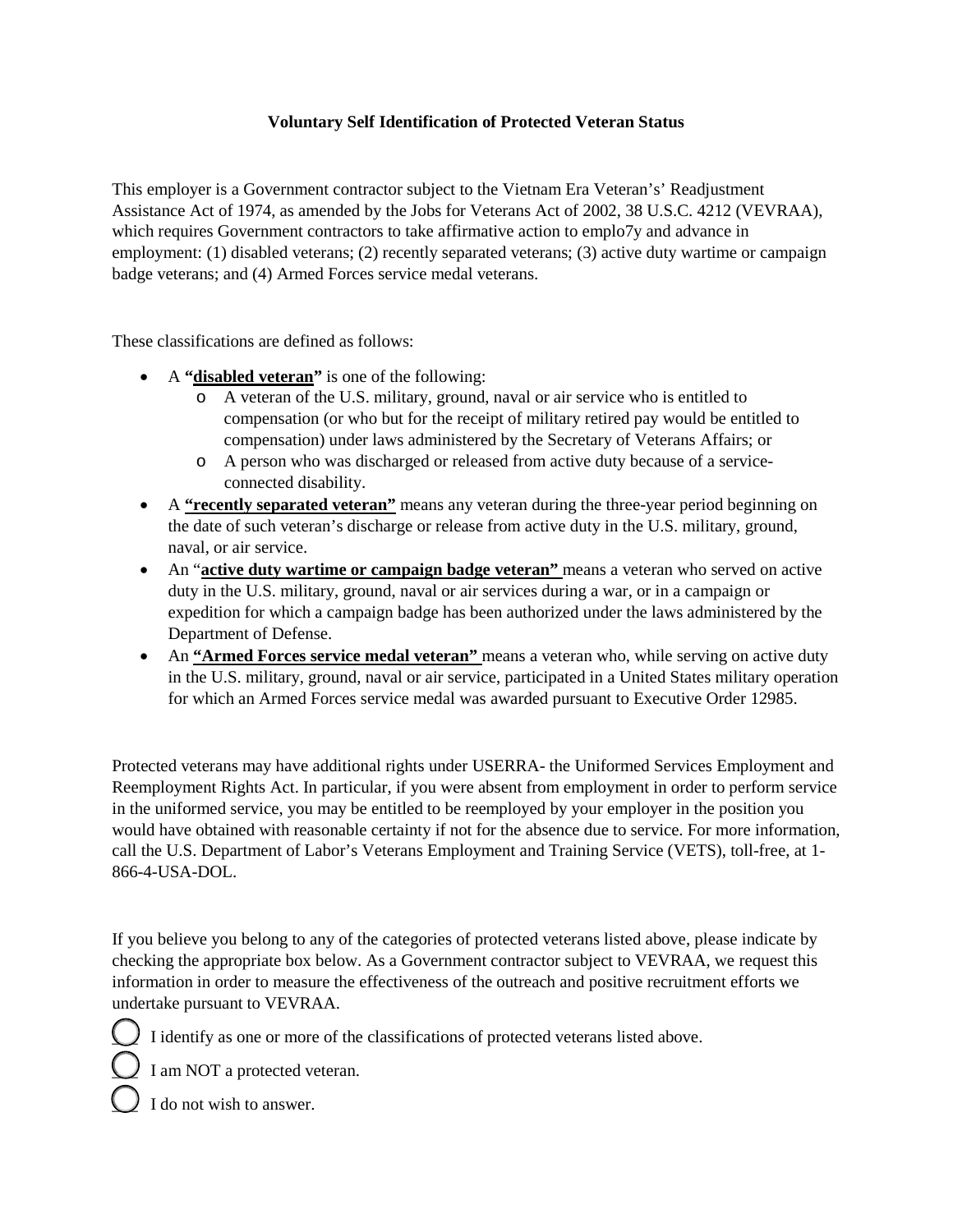### **Why are you being asked to complete this form?**

Because we do business with the government, we must reach out to, hire, and provide equal opportunity to qualified people with disabilities. To help us measure how well we are doing, we are asking you to tell us if you have a disability or if you ever had a disability. Completing this form is voluntary, but we hope that you will choose to fill it out. If you are applying for a job, any answer you five will be kept private and will not be use against you in any way.

If you already work for us, your answer will not be used against you in any way. Because a person may become disabled at any time, we are required to ask all of our employees to update their information every five years. You may voluntarily self-identify as having a disability on this form without fear or any punishment because you did not identify as having a disability earlier.

## **How do I know if I have a disability?**

You are considered to have a disability if you have a physical or mental impairment or medical condition that substantially limits a major life activity, or if you have a history or record of such an impairment or medical condition.

Disabilities include, but are not limited to:

| <b>Blindness</b> | Autism                       | Bipolar disorder                                                       | Post-Traumatic stress disorder (PTSD)                                 |
|------------------|------------------------------|------------------------------------------------------------------------|-----------------------------------------------------------------------|
| Deafness         |                              | Cerebral Palsy Major depression                                        | Obsessive compulsive disorder                                         |
| Cancer           | <b>HIV/AIDS</b>              |                                                                        | Multiple sclerosis (MS) Impairments requiring the use of a wheelchair |
| Diabetes         |                              | Schizophrenia Missing limbs or<br>Partially missing limbs retardation) | Intellectual disability (previously called mental                     |
| Epilepsy         | <b>Muscular</b><br>dystrophy |                                                                        |                                                                       |

 $\overline{\phantom{a}}$  ,  $\overline{\phantom{a}}$  ,  $\overline{\phantom{a}}$  ,  $\overline{\phantom{a}}$  ,  $\overline{\phantom{a}}$  ,  $\overline{\phantom{a}}$  ,  $\overline{\phantom{a}}$  ,  $\overline{\phantom{a}}$  ,  $\overline{\phantom{a}}$  ,  $\overline{\phantom{a}}$  ,  $\overline{\phantom{a}}$  ,  $\overline{\phantom{a}}$  ,  $\overline{\phantom{a}}$  ,  $\overline{\phantom{a}}$  ,  $\overline{\phantom{a}}$  ,  $\overline{\phantom{a}}$ 

## **Please check one of the boxes below:**

YES, I HAVE A DISABILTY (or previously had a disability) NO, I DON'T HAVE A DISABILITY \_\_\_\_\_\_\_I DON'T WISH TO ANSWER

Your Name Today's Date